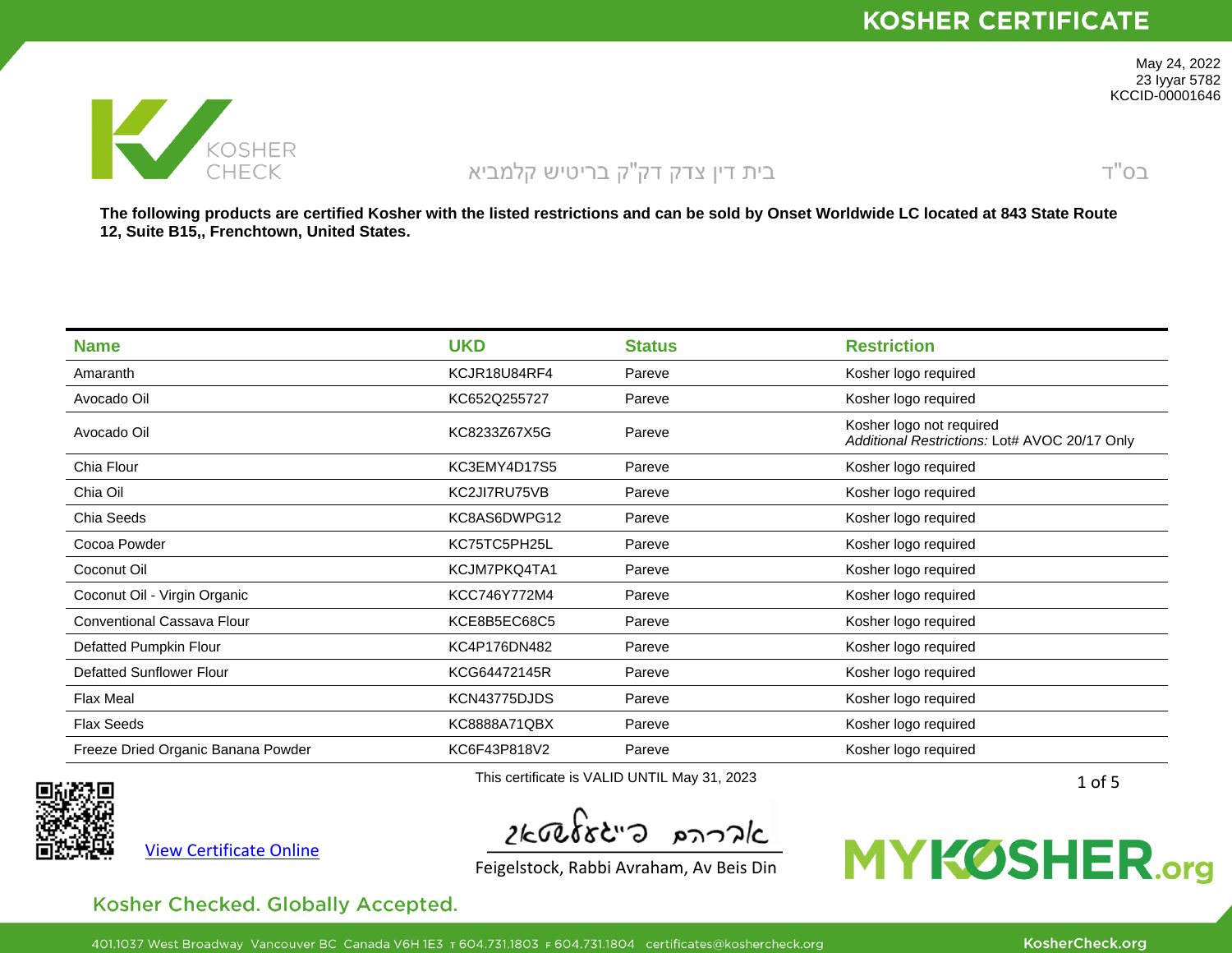

 $T''$ O $2$ 

May 24, 2022 23 Iyyar 5782 KCCID-00001646

The following products are certified Kosher with the listed restrictions and can be sold by Onset Worldwide LC located at 843 State Route **12, Suite B15,, Frenchtown, United States.**

| <b>Name</b>                             | <b>UKD</b>          | <b>Status</b> | <b>Restriction</b>   |
|-----------------------------------------|---------------------|---------------|----------------------|
| Hulled Hemp                             | <b>KC74628XGKT7</b> | Pareve        | Kosher logo required |
| <b>Hulled Millet</b>                    | KCR17Y81157X        | Pareve        | Kosher logo required |
| Kamut                                   | KC6268TJ6R3H        | Pareve        | Kosher logo required |
| Kamut Flour                             | KCJ74323537H        | Pareve        | Kosher logo required |
| Konjac Flour                            | KCCHM2183A76        | Pareve        | Kosher logo required |
| Milled Hemp                             | KC23545F6P62        | Pareve        | Kosher logo required |
| Milled Pumpkin Seed Flour               | KC5DSU4HD145        | Pareve        | Kosher logo required |
| Millet                                  | KCU434DE7344        | Pareve        | Kosher logo required |
| <b>Millet Flour</b>                     | KC7G2L18NKH2        | Pareve        | Kosher logo required |
| Native Tapioca Starch                   | KC467D2532F8        | Pareve        | Kosher logo required |
| Nitro-Milled Chia                       | KCRIG2A31M36        | Pareve        | Kosher logo required |
| Nitro-Milled Pumpkin Flour              | KC4SA25686K7        | Pareve        | Kosher logo required |
| Nitro-Milled Sprouted Sunflower Kernels | KC1PB1K848BA        | Pareve        | Kosher logo required |
| Nitro-Milled Sunflower Kernels          | KCDXE5331427        | Pareve        | Kosher logo required |
| Nitro-Milled Watermelon Kernels         | KC8573U66A5D        | Pareve        | Kosher logo required |
| Organic Amaranth                        | KC22AI2UG65H        | Pareve        | Kosher logo required |



View [Certificate](https://mykosher.org/s/certificate?certificateId=a0y1U000008k7eB) Online

 $2k$ tolst"a paralc

Feigelstock, Rabbi Avraham, Av Beis Din

This certificate is VALID UNTIL May 31, 2023

# **MYKØSHER.org**

Kosher Checked. Globally Accepted.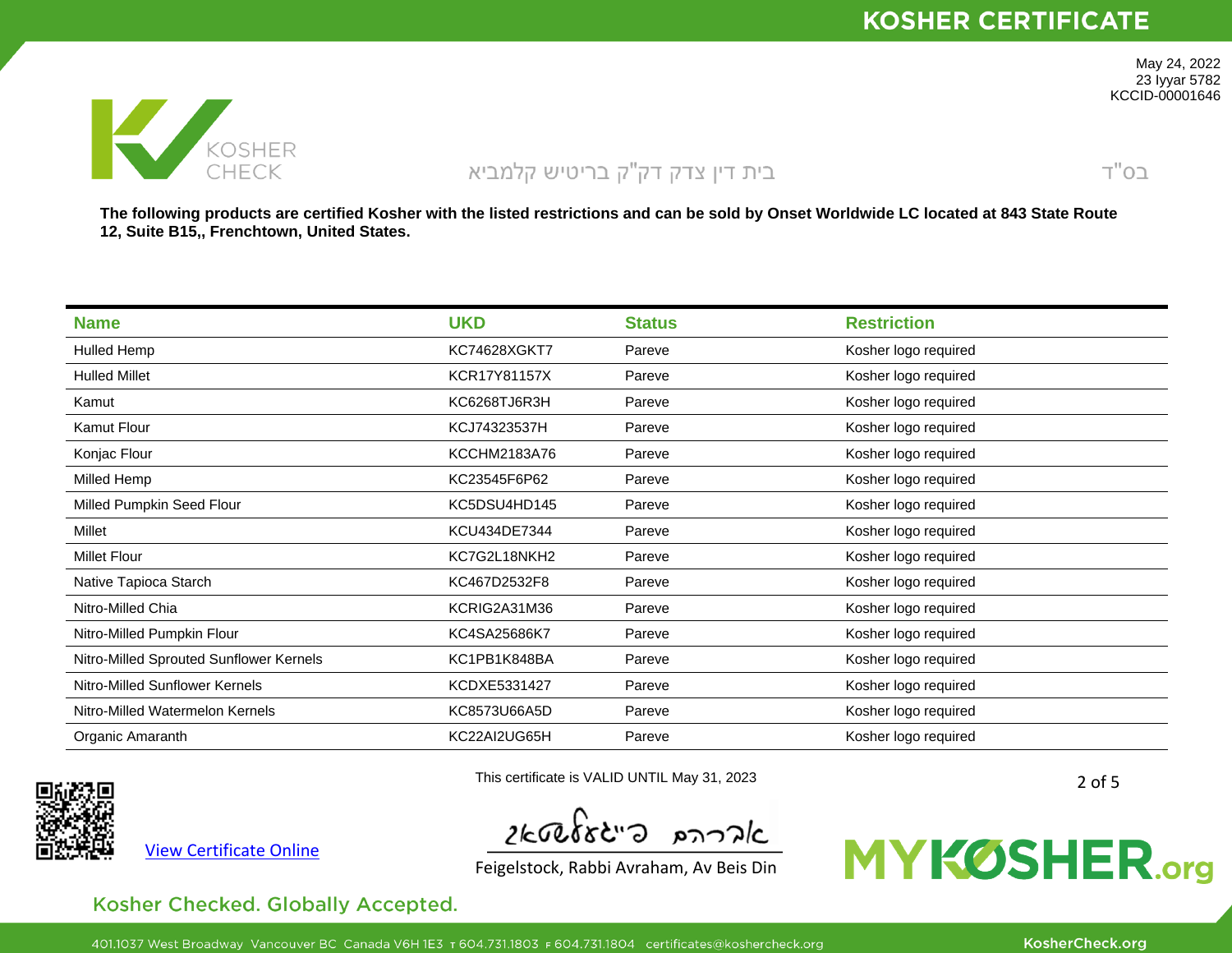

 $T''$ O $2$ 

May 24, 2022 23 Iyyar 5782 KCCID-00001646

The following products are certified Kosher with the listed restrictions and can be sold by Onset Worldwide LC located at 843 State Route **12, Suite B15,, Frenchtown, United States.**

| <b>Name</b>                                     | <b>UKD</b>          | <b>Status</b> | <b>Restriction</b>   |
|-------------------------------------------------|---------------------|---------------|----------------------|
| Organic Amaranth Flour                          | KC67YJD44T14        | Pareve        | Kosher logo required |
| Organic Cassava Flour                           | KC3D6DA2ECB5        | Pareve        | Kosher logo required |
| Organic Chia Flour                              | KCI4TU6PJ364        | Pareve        | Kosher logo required |
| Organic Chia Oil                                | KC3N57378427        | Pareve        | Kosher logo required |
| Organic Chia Seeds                              | KCBCKHZ7V167        | Pareve        | Kosher logo required |
| Organic Defatted Pumpkin Flour                  | KC7265C5249D        | Pareve        | Kosher logo required |
| Organic Flax Flour                              | KC5S2T4Y67H7        | Pareve        | Kosher logo required |
| Organic Flax Oil                                | KC3X1TM1Q787        | Pareve        | Kosher logo required |
| Organic Flax Seed                               | KC8N8F824N47        | Pareve        | Kosher logo required |
| Organic Millet                                  | KC6T7184L4F7        | Pareve        | Kosher logo required |
| Organic Nitro-Milled Chia                       | KC18313E7Y1I        | Pareve        | Kosher logo required |
| Organic Nitro-Milled Pumpkin Flour              | <b>KCF2AQ5787L8</b> | Pareve        | Kosher logo required |
| Organic Nitro-Milled Sprouted Sunflower Kernels | KCFI3I223K52        | Pareve        | Kosher logo required |
| Organic Nitro-Milled Sunflower                  | KC276DD5H638        | Pareve        | Kosher logo required |
| Organic Nitro-Milled Watermelon                 | KC6A69AB2F98        | Pareve        | Kosher logo required |
| Organic Poppy Seeds                             | KC45M763344X        | Pareve        | Kosher logo required |



View [Certificate](https://mykosher.org/s/certificate?certificateId=a0y1U000008k7eB) Online

 $2k$ tolst"a produ

This certificate is VALID UNTIL May 31, 2023

Feigelstock, Rabbi Avraham, Av Beis Din

# **MYKØSHER.org**

Kosher Checked. Globally Accepted.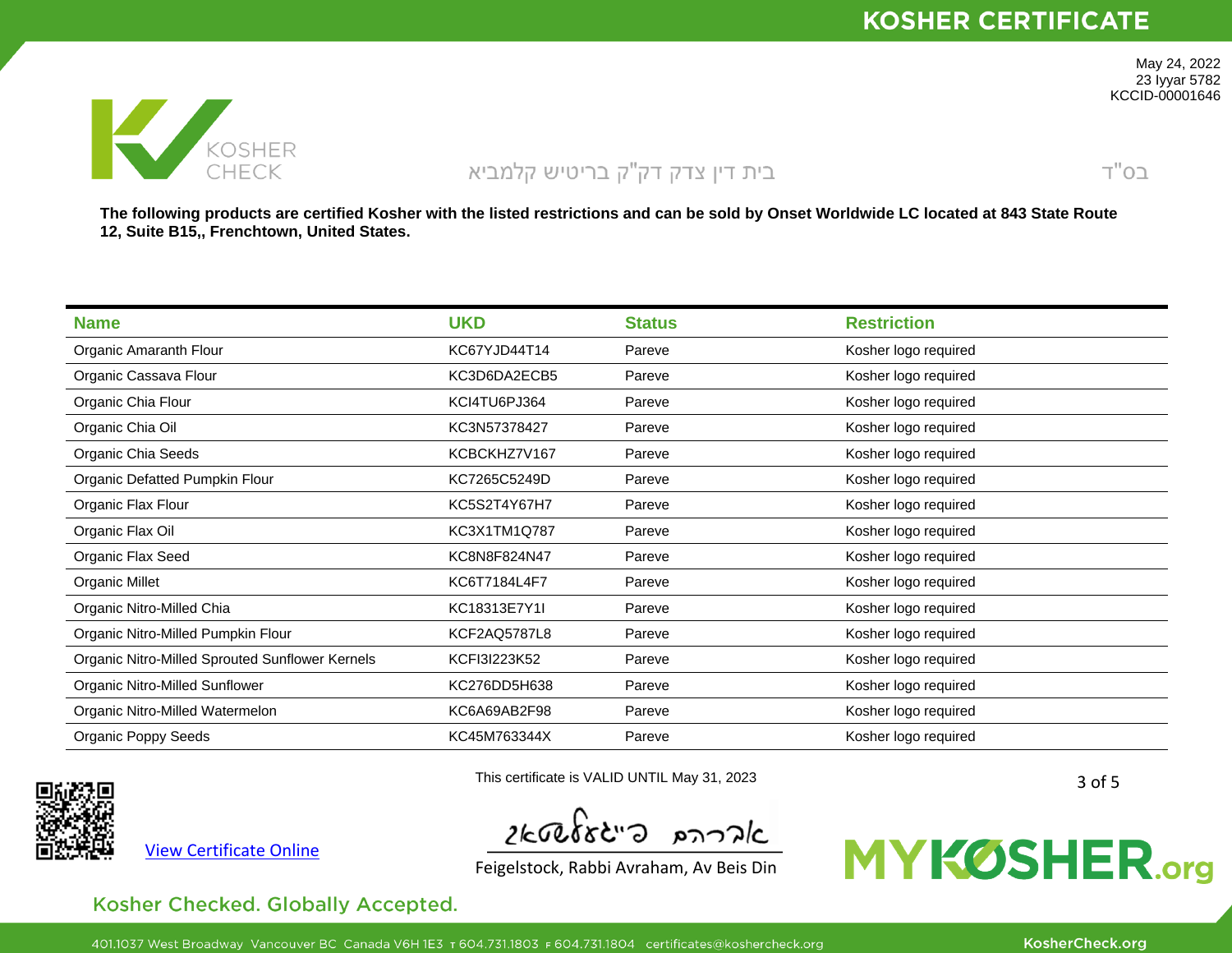

 $T''$ O $2$ 

May 24, 2022 23 Iyyar 5782 KCCID-00001646

The following products are certified Kosher with the listed restrictions and can be sold by Onset Worldwide LC located at 843 State Route **12, Suite B15,, Frenchtown, United States.**

| <b>Name</b>                       | <b>UKD</b>          | <b>Status</b> | <b>Restriction</b>   |
|-----------------------------------|---------------------|---------------|----------------------|
| Organic Psyllium Husk Powder      | KC7D8EFC2E95        | Pareve        | Kosher logo required |
| Organic Pumpkin Protein           | KC77C7A3FEFD        | Pareve        | Kosher logo required |
| Organic Pumpkin Seed Kernels      | KCCNKR8RUDU3        | Pareve        | Kosher logo required |
| Organic Quinoa                    | KC5784227A24        | Pareve        | Kosher logo required |
| Organic Quinoa Flour              | KC52TZ52JR57        | Pareve        | Kosher logo required |
| <b>Organic Sunflower Seeds</b>    | KCZ6585726C7        | Pareve        | Kosher logo required |
| Organic Tapioca Starch            | KC32F659D8EB        | Pareve        | Kosher logo required |
| Organic Teff Flour                | KC68484CG777        | Pareve        | Kosher logo required |
| Organic Watermelon Kernels        | KC6A447D42B9        | Pareve        | Kosher logo required |
| Organic Watermelon Protein Powder | <b>KCCEE78B5459</b> | Pareve        | Kosher logo required |
| Psyllium Husk Powder              | KC5AAFEACA68        | Pareve        | Kosher logo required |
| Pumpkin Seed Kernels              | KCP5PEW75328        | Pareve        | Kosher logo required |
| Pumpkin Seeds                     | KC7I27236V2Q        | Pareve        | Kosher logo required |
| Quinoa                            | KCSJ247D64D2        | Pareve        | Kosher logo required |
| Quinoa Flour                      | KCDA14S7BMUL        | Pareve        | Kosher logo required |
| Refined Avocado Oil               | KC48JQ15Y14M        | Pareve        | Kosher logo required |



View [Certificate](https://mykosher.org/s/certificate?certificateId=a0y1U000008k7eB) Online

 $2k$ tolst"a paralc

This certificate is VALID UNTIL May 31, 2023

Feigelstock, Rabbi Avraham, Av Beis Din

# **MYKØSHER.org**

Kosher Checked. Globally Accepted.